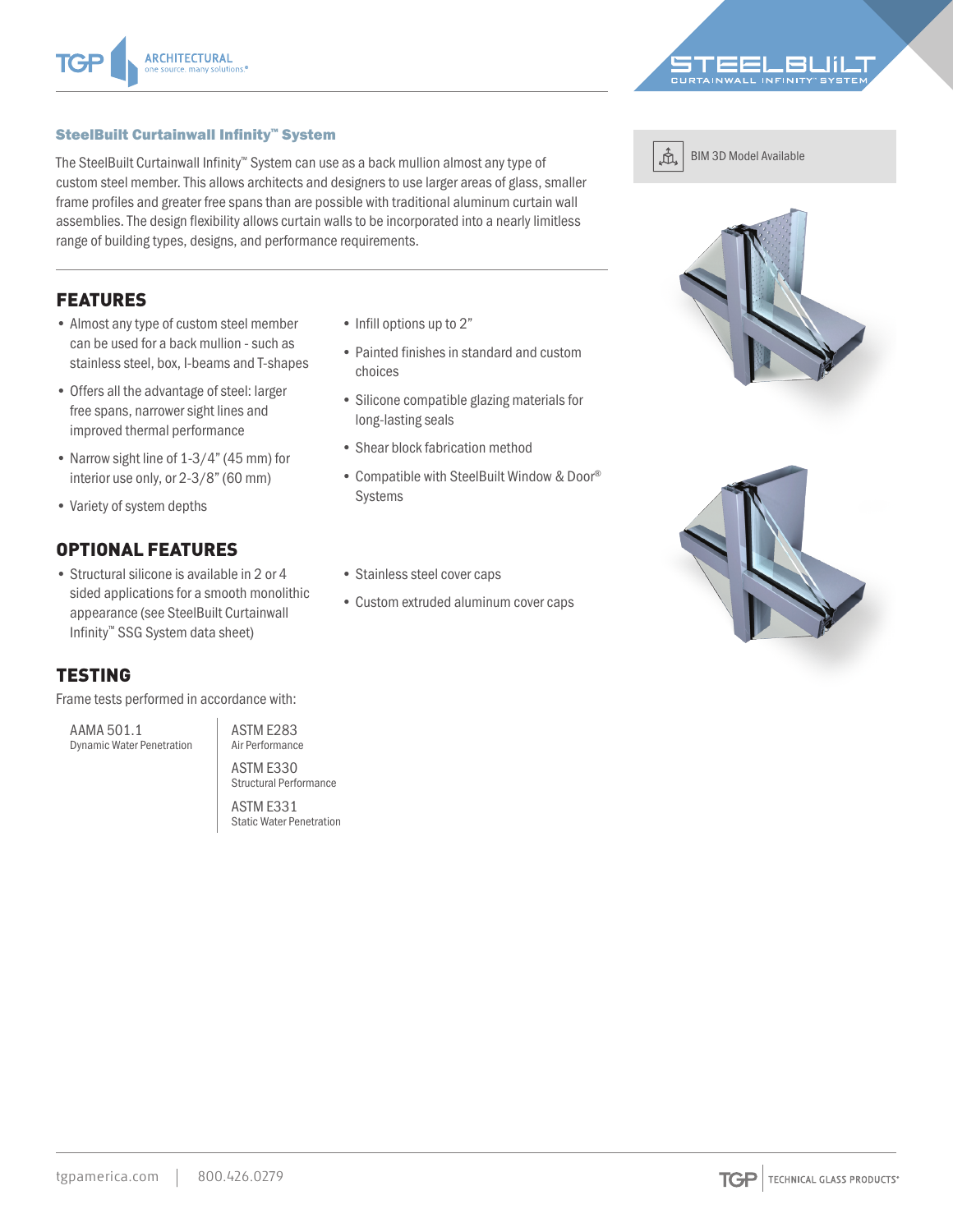

# STEELBUILT CURTAINWALL® VS. TYPICAL ALUMINUM CURTAIN WALLL

| Givens: Design Wind Load: 30 psf   Module/Vertical to Vertical Spacing: 5'-0"<br><b>Rectangular Verticals: Captured</b> |                                                                                        |                                                                                                                            |                                                                                                                            |
|-------------------------------------------------------------------------------------------------------------------------|----------------------------------------------------------------------------------------|----------------------------------------------------------------------------------------------------------------------------|----------------------------------------------------------------------------------------------------------------------------|
|                                                                                                                         | <b>ALUMINUM CURTAIN WALL</b>                                                           | STEELBUILT CURTAINWALL <sup>®</sup> SYSTEMS                                                                                | STEELBUILT CURTAINWALL INFINITY" SYSTEM                                                                                    |
| <b>SPAN</b>                                                                                                             | $12 - 6$ "                                                                             | $14 - 0$ "                                                                                                                 | $21' - 5"$                                                                                                                 |
| <b>FACE WIDTH</b>                                                                                                       | $2 - 1/2$ "                                                                            | $2 - 3/8"$                                                                                                                 | $2 - 3/8"$                                                                                                                 |
| <b>MULLION DEPTH</b>                                                                                                    | 5"                                                                                     | $5 - 3/8"$                                                                                                                 | 5"                                                                                                                         |
| <b>OVERALL SYSTEM DEPTH</b>                                                                                             | $7 - 1/2$ "                                                                            | $7 - 3/8"$                                                                                                                 | $7 - 1/2$ "                                                                                                                |
| <b>DURABILITY</b>                                                                                                       | Prone to denting, scratching<br>and deterioration                                      | Long term resistance to denting,<br>scratching and deterioration                                                           | Long term resistance to denting,<br>scratching and deterioration                                                           |
| <b>MODULUS OF ELASTICITY</b>                                                                                            | 1/3 that of steel. Does not<br>support large lites                                     | 3x greater than aluminum to<br>support larger glass lites                                                                  | 3x greater than aluminum to<br>support larger glass lites                                                                  |
| <b>ADVANTAGES/</b><br><b>DISADVANTAGES</b>                                                                              | - Cannot support large glass lites<br>without reinforcing<br>- Not as durable as steel | + Greater modulus of elasticity to<br>support larger glass lites<br>+ Less reinforcement required (if any)<br>+ Durability | + Greater modulus of elasticity to<br>support larger glass lites<br>+ Less reinforcement required (if any)<br>+ Durability |